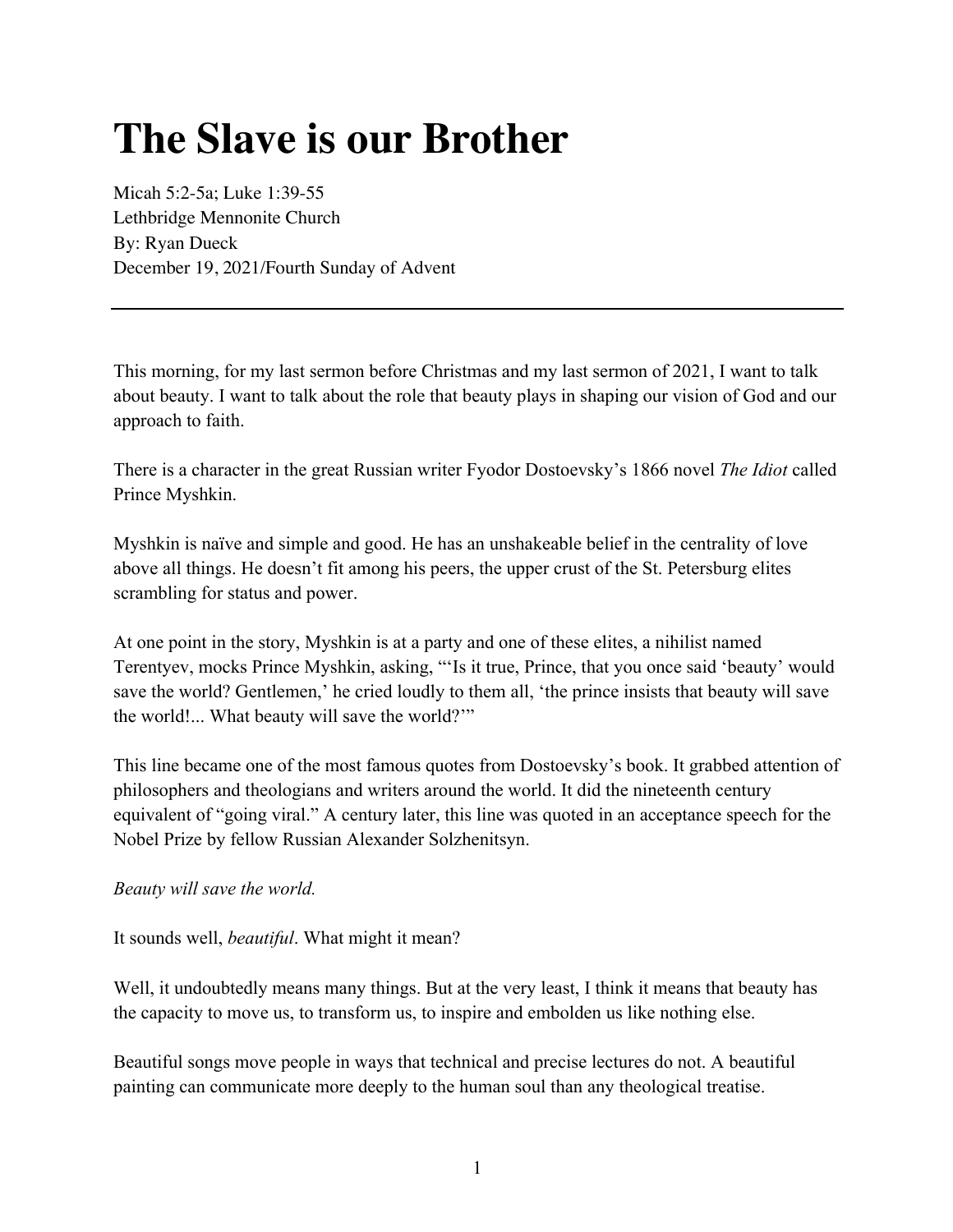Standing on the top of a mountain inspires a reverence that even the best sermons cannot (painful as this is to admit!).

Very few people enter the kingdom of God because they won or lost an argument. Many people come because they are captivated by the beauty of Jesus Christ.

We are drawn to beauty. I was reminded of this truth this week. I was listening to a Christmas playlist while writing my sermon on Friday and O Holy Night came on.

This has always been one of my favourite Christmas songs. I love the music—it has a range that just soars. And I love the words. It has some beautiful poetry and some powerful theology.

I've obviously heard the words many times, but I paused on this line from the third verse:

*Chains shall he break for the slave is our brother. And in his name, all oppression shall cease.* 

I couldn't stop thinking about his line. I sat with it for a long time. Eventually, it rerouted my whole sermon. I even decided to change the name of my sermon (sorry Helen!). The Slave is Our Brother.

And then, the rational part of my brain started spinning.

Who, I wondered, is the slave?

Is the song saying that Jesus will break all chains, and in the *process* remind us that "the slave"—the poor, the oppressed, the victimized—is our brother? Is it a line where Jesus' actions are a call to solidarity with and commitment to the broad category of "the enslaved" of our world?

In the tiny little book of Philemon, Paul urges Philemon to accept his slave Onesimus back as an expression of his faith. He says.

Perhaps this is the reason he was separated from you for a while, so that you might have him back forever, no longer as a slave but more than a slave, a beloved brother.

Is this what the line in the song is pointing to?

Or is it saying that Jesus *is* the slave who is our brother? That it is Jesus who reveals God to be the Divine Slave who is our brother?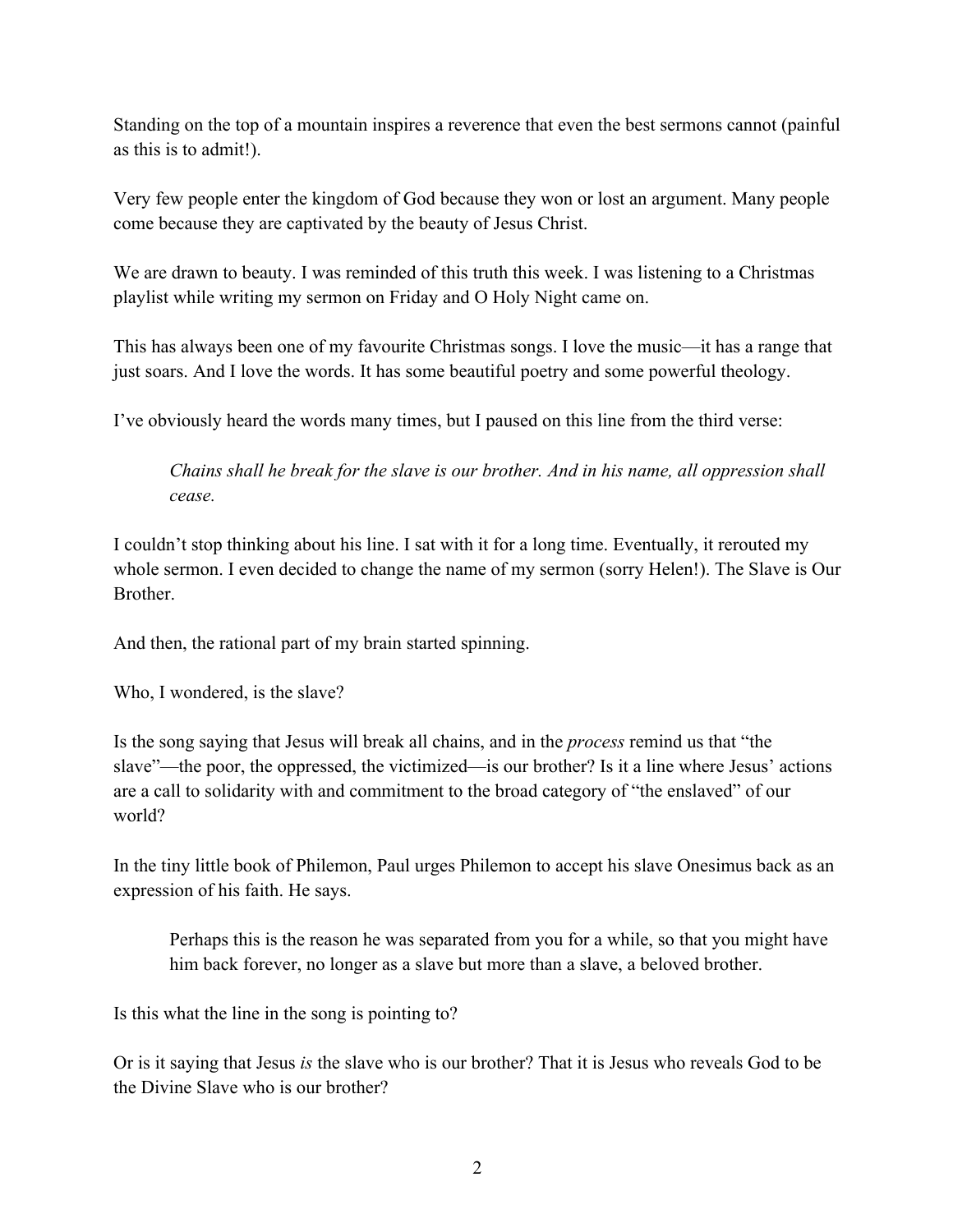Here, I thought of the famous Christ hymn of Philippians 2, one of the earliest Christian liturgies. It proclaims that Jesus,

who, though he was in the form of God, did not regard equality with God as something to be exploited,

but emptied himself, taking the form of a slave…

Christians have always taken great comfort and hope from the truth that God not only became one of us but descended into the darkest and most painful parts of our humanity.

Because of this, there has always been this profound hope that Jesus knows who we are and what afflicts us. There is no part of human experience that is foreign to Jesus. He is not some remote God high up in the clouds. He is our Brother.

The great German theologian Dietrich Bonhoeffer, in a sermon preached December 2, 1928, put it like this:

Lord Jesus, come yourself, and dwell with us, be human as we are, and overcome what overwhelms us. Come into the midst of my evil, come close to my unfaithfulness. Share my sin, which I hate and which I cannot leave. **Be my brother, Thou Holy God.** 

So, who is the slave that is our brother in O Holy Night? Well of course after thinking on these things for a while it became very obvious that this was probably not an "either/or" situation but "both/and."

Both can be and I think *are* true.

The Slave who is our Brother directs us out toward the slaves who are our brothers. This beautiful truth about who God is inspires and motivates us outward to spread beauty in the world.

This is in fact what happened, I discovered. I fell down a bit of a rabbit hole as I dug around in the origins of O Holy Night.

The story I'm going to share comes from a book called *Stories Behind the Best-Loved Songs of Christmas*.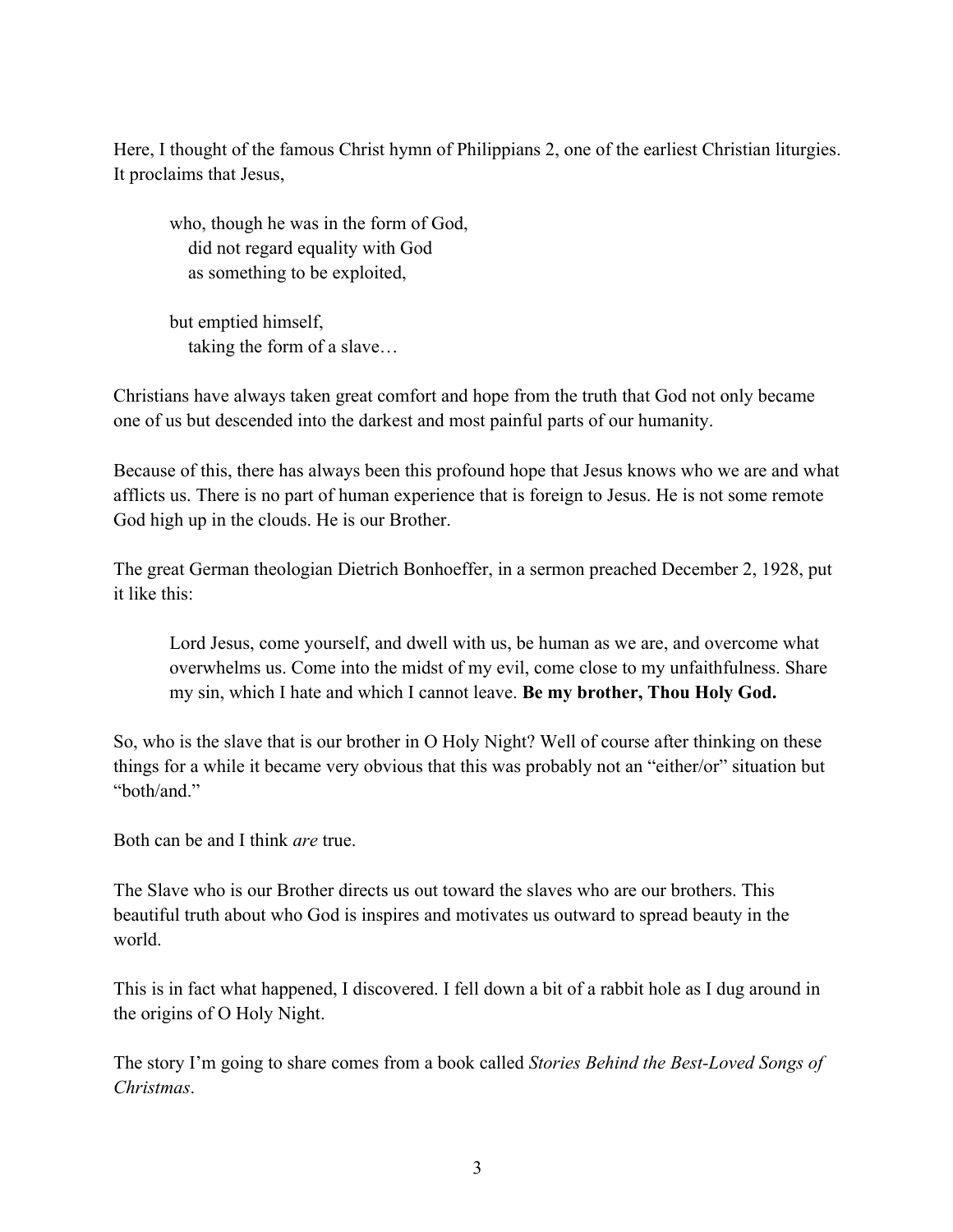In 1847, Placide Cappeau was the commissionaire of wines in a small French town. Known more for his poetry than his church attendance, it probably shocked Placide when his parish priest asked [him] to pen a poem for Christmas mass. Nevertheless, the poet was honored to share his talents with the church.

In a dusty coach traveling down a bumpy road to France's capital city, Placide Cappeau considered the priest's request. Using the gospel of Luke as his guide, Cappeau imagined witnessing the birth of Jesus in Bethlehem. Thoughts of being present on the blessed night inspired him. By the time he arrived in Paris, "Cantique de Noel" had been completed.

Moved by his own work, Cappeau decided that his "Cantique de Noel" was not just a poem, but a song in need of a master musician's hand. Not musically inclined himself, the poet turned to one of his friends, Adolphe Charles Adams, for help.

The son of a well-known classical musician, Adolphe had studied in the Paris conservatoire. His talent and fame brought requests to write works for orchestras and ballets all over the world. Yet the lyrics that his friend Cappeau gave him must have challenged the composer in a fashion unlike anything he received from London, Berlin, or St. Petersburg.

As a man of Jewish ancestry, for Adolphe the words of "Cantique de Noel" represented a day he didn't celebrate and a man he did not view as the son of God. Nevertheless, Adams quickly went to work, attempting to marry an original score to Cappeau's beautiful words. Adams' finished work pleased both poet and priest. The song was performed just three weeks later at a Midnight Mass on Christmas Eve.

Initially, "Cantique de Noel" was wholeheartedly accepted by the church in France and the song quickly found its way into various Catholic Christmas services.

But when Placide Cappeau walked away from the church and became a part of the socialist movement, and church leaders discovered that Adolphe Adams was a Jew, the song—which had quickly grown to be one of the most beloved Christmas songs in France—was suddenly and uniformly denounced by the church.

The heads of the French Catholic church of the time deemed "Cantique de Noel" as unfit for church services because of its lack of musical taste and "total absence of the spirit of religion."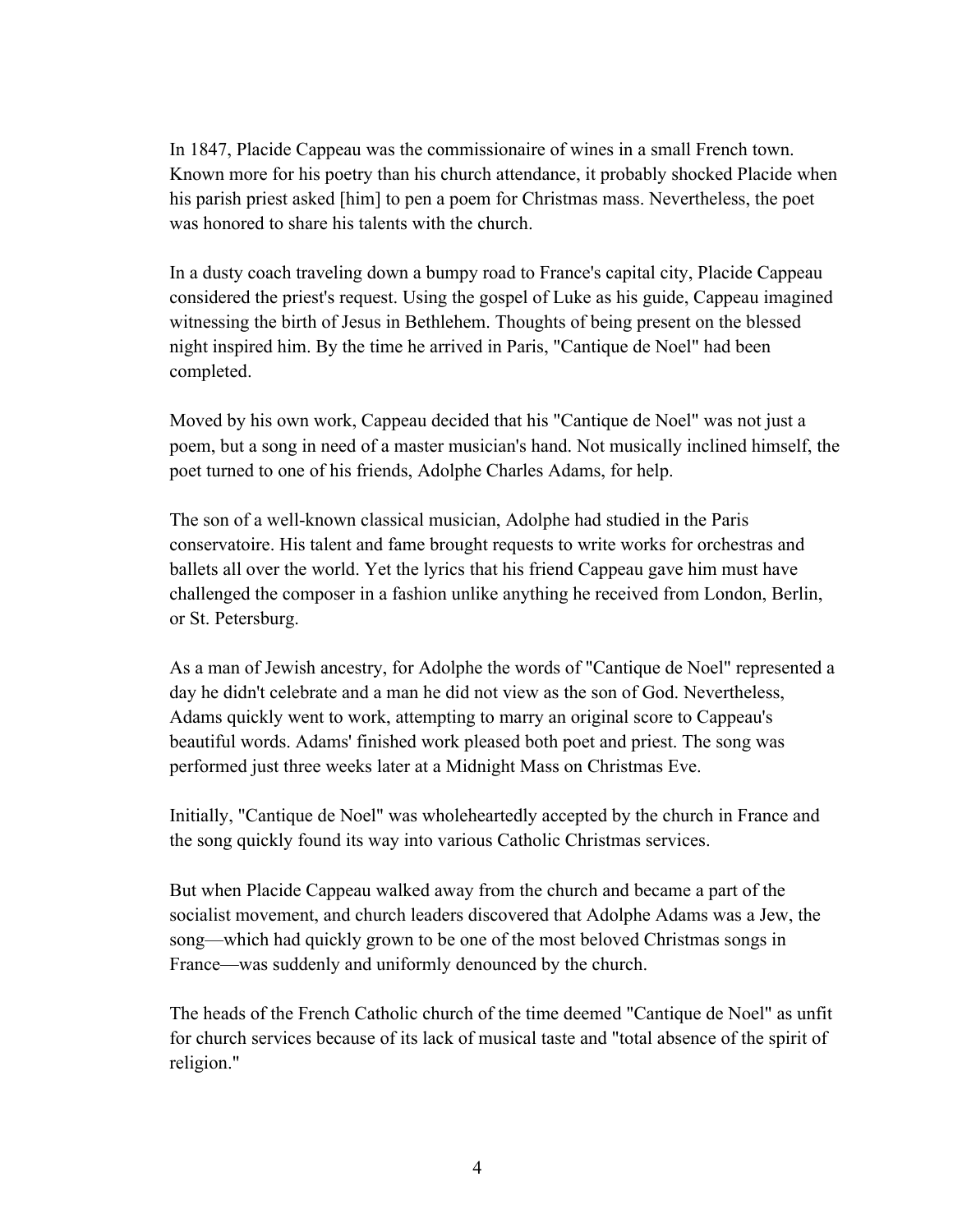Yet even as the church tried to bury the Christmas song, the French people continued to sing it, and a decade later a reclusive American writer brought it to a whole new audience halfway around the world.

Not only did this American writer—John Sullivan Dwight—feel that this wonderful Christmas song needed to be introduced to America, he saw something else in the song that moved him beyond the story of the birth of Christ.

An ardent abolitionist, Dwight strongly identified with the lines of the third verse: "Truly he taught us to love one another; his law is love and his gospel is peace. Chains shall he break, for the slave is our brother; and in his name all oppression shall cease."

The text supported Dwight's own view of slavery in the South. Published in his magazine, Dwight's English translation of "O Holy Night" quickly found favor in America, especially in the North during the Civil War.

Back in France, even though the song had been banned from the church for almost two decades, many commoners still sang "Cantique de Noel" at home.

Legend has it that on Christmas Eve 1871, in the midst of fierce fighting between the armies of Germany and France, during the Franco-Prussian War, a French soldier suddenly jumped out of his muddy trench.

Both sides stared at the seemingly crazed man. Boldly standing with no weapon in his hand or at his side, he lifted his eyes to the heavens and sang… the beginning of "Cantique de Noel."

After completing all three verses, a German infantryman climbed out his hiding place and answered with… the beginning of Martin Luther's robust "From Heaven Above to Earth I Come."

The story goes that the fighting stopped for the next twenty-four hours while the men on both sides observed a temporary peace in honor of Christmas day.<sup>1</sup>

I don't know if that last part is literally true or not. It sounds like a similar story often told about Silent Night in World War 1. Part of me is always a *little* suspicious of stories that seem engineered for a Hallmark card.

<sup>1</sup> https://www.beliefnet.com/entertainment/movies/the-nativity-story/the-amazing-story-of-o-holynight.aspx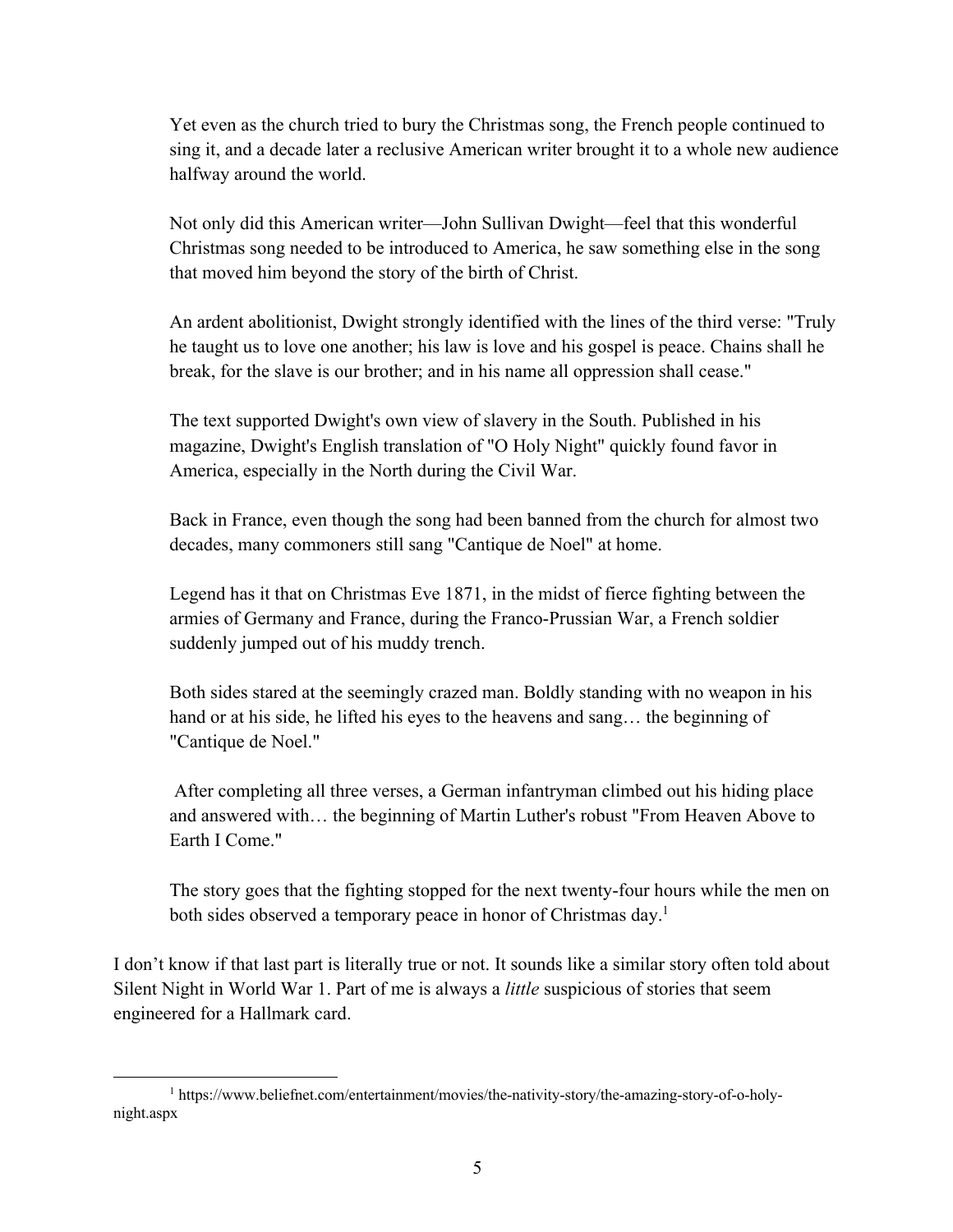But then part of me also thinks that some stories are too beautiful not to be true.

A song put together by a secular Frenchman and a British Jew has made its way around the world and portrayed a vision of God that is simply beautiful.

A God who descends. A God who acts in solidarity with the suffering. A God who promises the end of oppression. A God who breaks chains. A God who is sovereign over all that is and yet somehow is also our brother.

And it's a song that made its way out into the world to embolden, inspire, and play a role, however small and however partial, in the breaking of actual chains and the ending of actual oppression, in the creation, however temporary, of peace.

\*\*\*

Our Scripture texts this morning are a poem (Micah) and a song (Mary's *Magnificat*). And, as I hope we've seen with O Holy Night, songs and poems work on our hearts, not our heads.

They evoke more than they describe. They operate on our imaginations and our longings more than the explanatory parts of our brains.

Micah speaks of one who will come from humble origins, one who will shepherd his people in the strength of the Lord, one who will be great to the ends of the earth (even if this greatness will be achieved in ways Micah could never predict!).

He speaks of one who will bring peace.

Mary's song declares deep truths that have always inspired songs like O Holy Night. *In his name all oppression shall cease*.

The proud are scattered, the powerful are brought down, the lowly lifted up. The hungry are filled with good things and the rich sent away empty.

It's interesting that Mary's song gets the timing all wrong. Did you notice that it's written in the present tense? The Lord *has* done these things.

But Jesus hasn't done anything when Mary sings these words. He hasn't preached or baptized or performed any miracles. He hasn't overthrown any rulers. There are still plenty of poor people who are exploited by the rich! The oppressive Roman Empire marches on.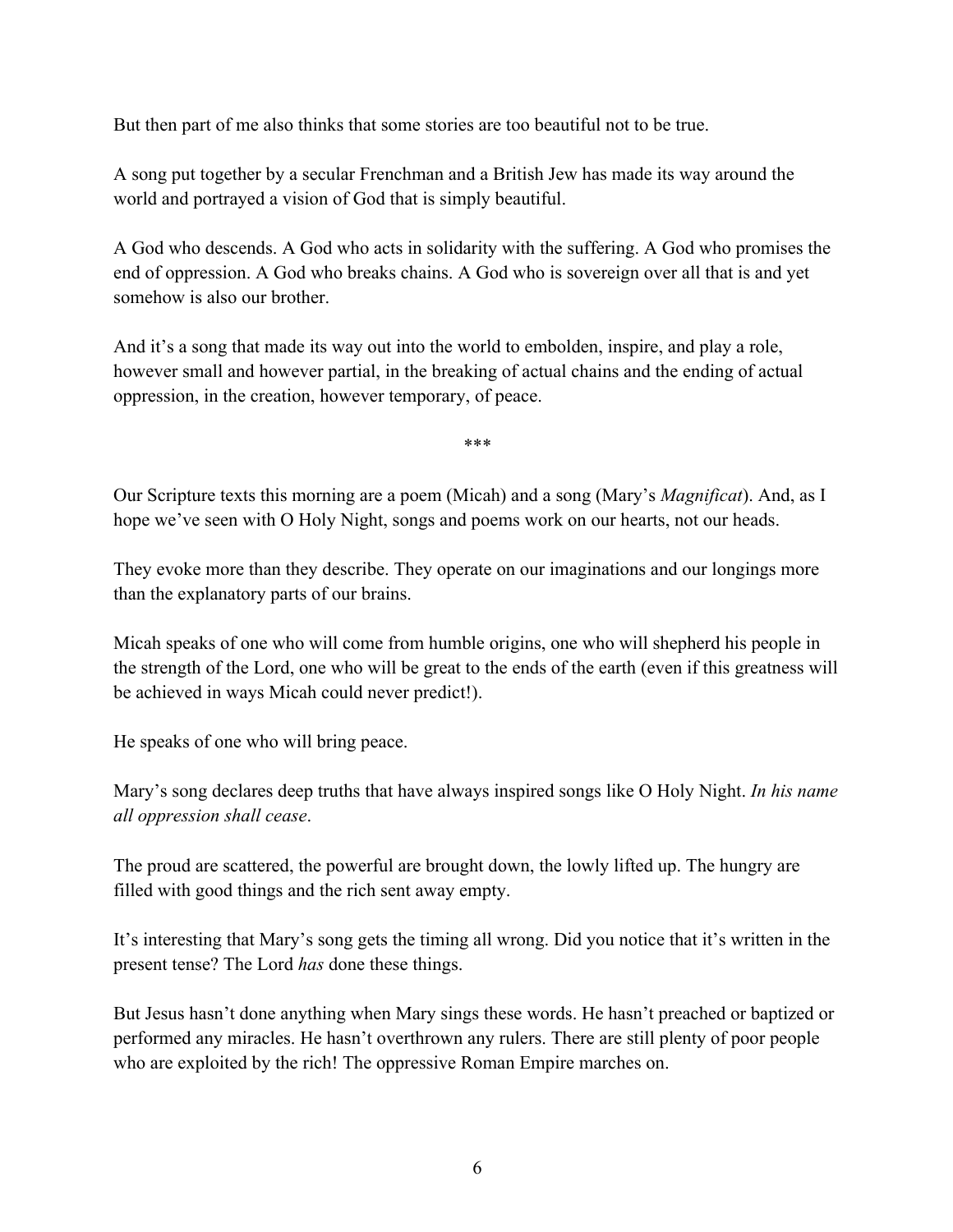Jesus hasn't fixed anything! He certainly hasn't died or risen from the dead or ascended into heaven! He hasn't even been born!!

Yet somehow Mary knows that her child will change things. She knows—somehow—that the baby in her womb marks the turning point of God's story. She knows that his kingdom, strange though it is, and gradual though its appearance might be, will have no end.

She knows that her unborn baby is the object of her people's longing, that he is the object of all of creation's longing.

The Episcopal priest Barbara Brown Taylor puts it like this:

Prophets almost never get their verb tenses straight, because part of their gift is being able to see the world as God sees it — not divided into things that are already over and things that have not happened yet, but as an eternally unfolding mystery.<sup>2</sup>

\*\*\*

So here we are at the doorstep of Christmas 2021.

These last few years, of all years, we have been reminded of how fragile and limited we are. Physically, socially, relationally.

How desperately we need God to come, to be strong among us, to rescue us and to strengthen our hands, to break chains and to loosen bonds.

How desperately we need to be captured once again by the beauty of Christ, a beauty that has sustained and inspired the church during good times and bad for two thousand years.

I've talked a lot about beauty and poetry and song this morning. I want to end with the words from another song. This is much more recent song, "Welcome to Our World" by Chris Rice:

Tears are falling, hearts are breaking How we need to hear from God You've been promised, we've been waiting Welcome Holy Child…

Fragile finger sent to heal us Tender brow prepared for thorn

<sup>2</sup> https://www.journeywithjesus.net/lectionary-essays/current-essay?id=3260